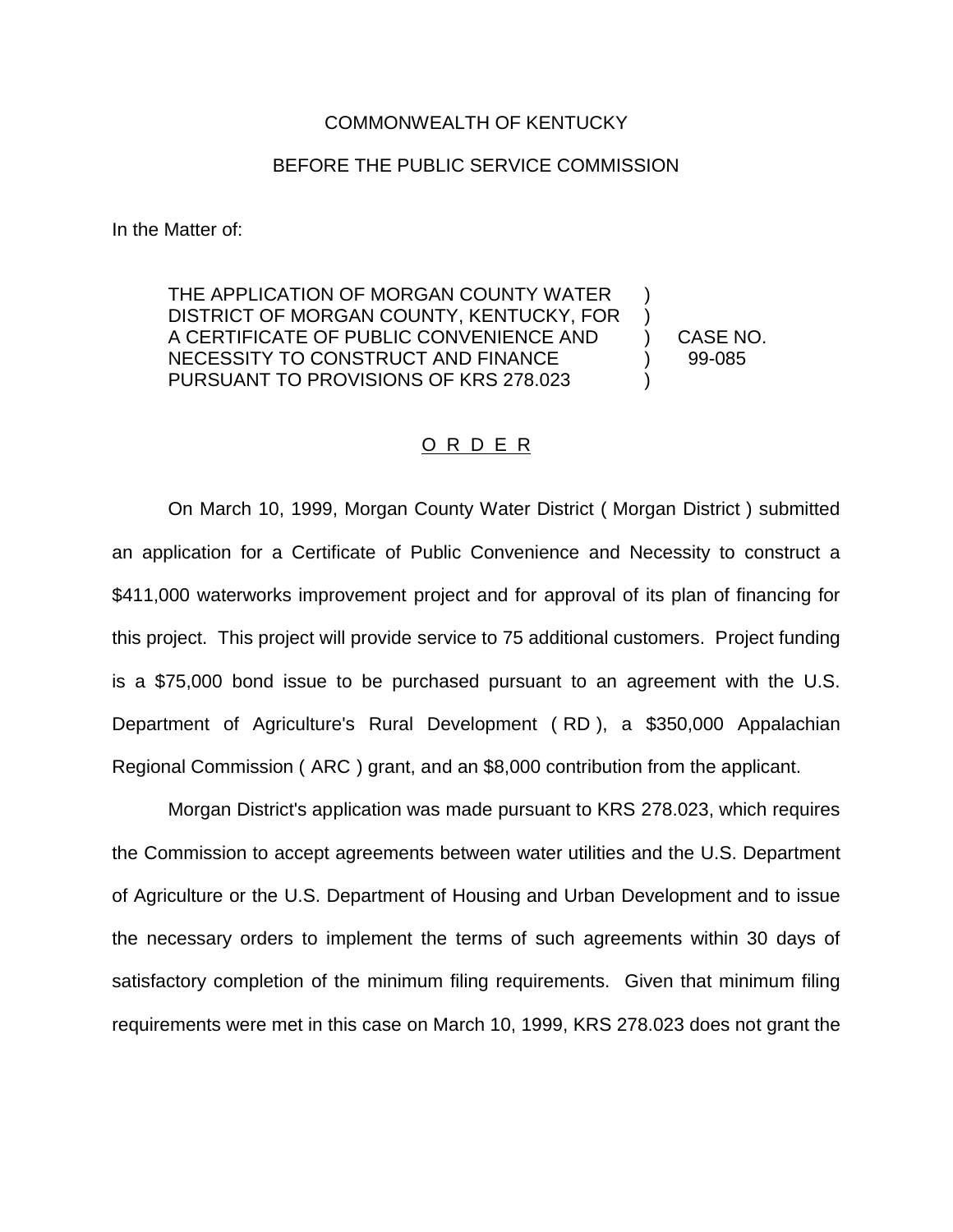Commission any discretionary authority to modify or reject any portion of this agreement.

IT IS THEREFORE ORDERED that:

1. Morgan District is hereby granted a Certificate of Public Convenience and Necessity for the proposed construction project.

2. Morgan District's proposed plan of financing with RD is accepted.

3. Morgan District is authorized to issue bonds not to exceed \$75,000.

4. Morgan District shall file a copy of the "as-built" drawings and a certified statement that the construction has been satisfactorily completed in accordance with the contract plans and specifications within 60 days of the substantial completion of the construction certificated herein.

5. Three years from the effective date of this Order, Morgan District shall file an income statement, along with any pro forma adjustments, in sufficient detail to demonstrate that the rates approved herein are sufficient to meet its operating expenses and annual debt service requirements.

Nothing contained herein shall be deemed a warranty of the Commonwealth of Kentucky, or any agency thereof, of the financing herein accepted.

-2-